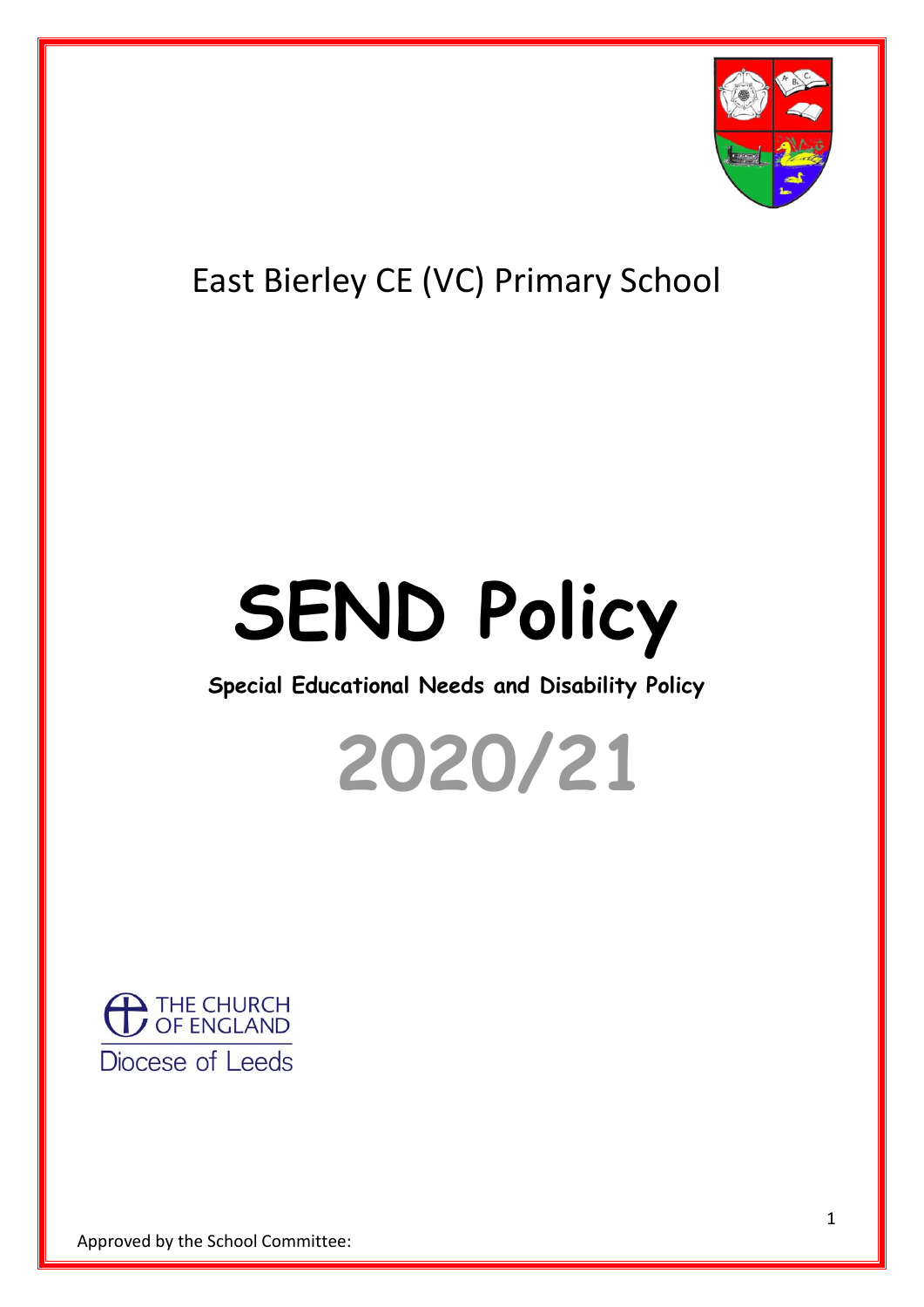

 Our vision: Always Giving, Always Here

The Decision to portray it on a dove is to symbolise the Hope that is behind all we do, all we are and how we live our lives

Friendship, Trust, Courage, Respect, Forgiveness

#### **Special Educational Needs and Disability Policy**

#### **1. Introduction**

At East Bierley we are dedicated to providing all our Children with the very best start in life regardless of; gender, race, special educational needs, disability, social and cultural background. We want our children to enjoy every aspect of school and thrive as individuals through the opportunities they are given. We see this as the collective responsibility for all people involved in the child's life. We ensure that parents, teachers, support staff and children work collaboratively to enable each child to reach their full potential no matter what barriers they may face.

As a school we seek to eliminate discrimination and promote positive attitudes towards children with disabilities by focusing on what adjustments can be made to ensure individual disabled children can join in the life of our school.

Our policy complies with the statutory requirements in the SEND Code of Practice 0 - 25 2014 and should be read in conjunction with the following guidance, information and policies:

- The Equality Act 2010
- The Accessibility Plan
- The school's SEN information on the school website (SEND Report)
- The LA Guidance 'Children & Young People with SEN; Guidance School Based Support'
- Statutory Guidance on Supporting Pupils at School with Medical Conditions (April 2014)
- The Safeguarding Policy
- Medical Needs Policy
- Child Protection Policy

In accordance with the overarching principle of the new Code of Practice, this policy has been coproduced with: SENDCo (Mrs Divine), Head Teacher (Mrs Upham) and the SEN governor (Dr D Binns)

#### **2. Contacts**

Special Needs Coordinator (SENDCo) –; Mrs Rebecca Divine (NASENCo award).

[Rebecca.divine@eastbierleyprimary.com](mailto:Rebecca.divine@eastbierleyprimary.com)

01274 681235

#### **3. Long Term Aim of this Policy**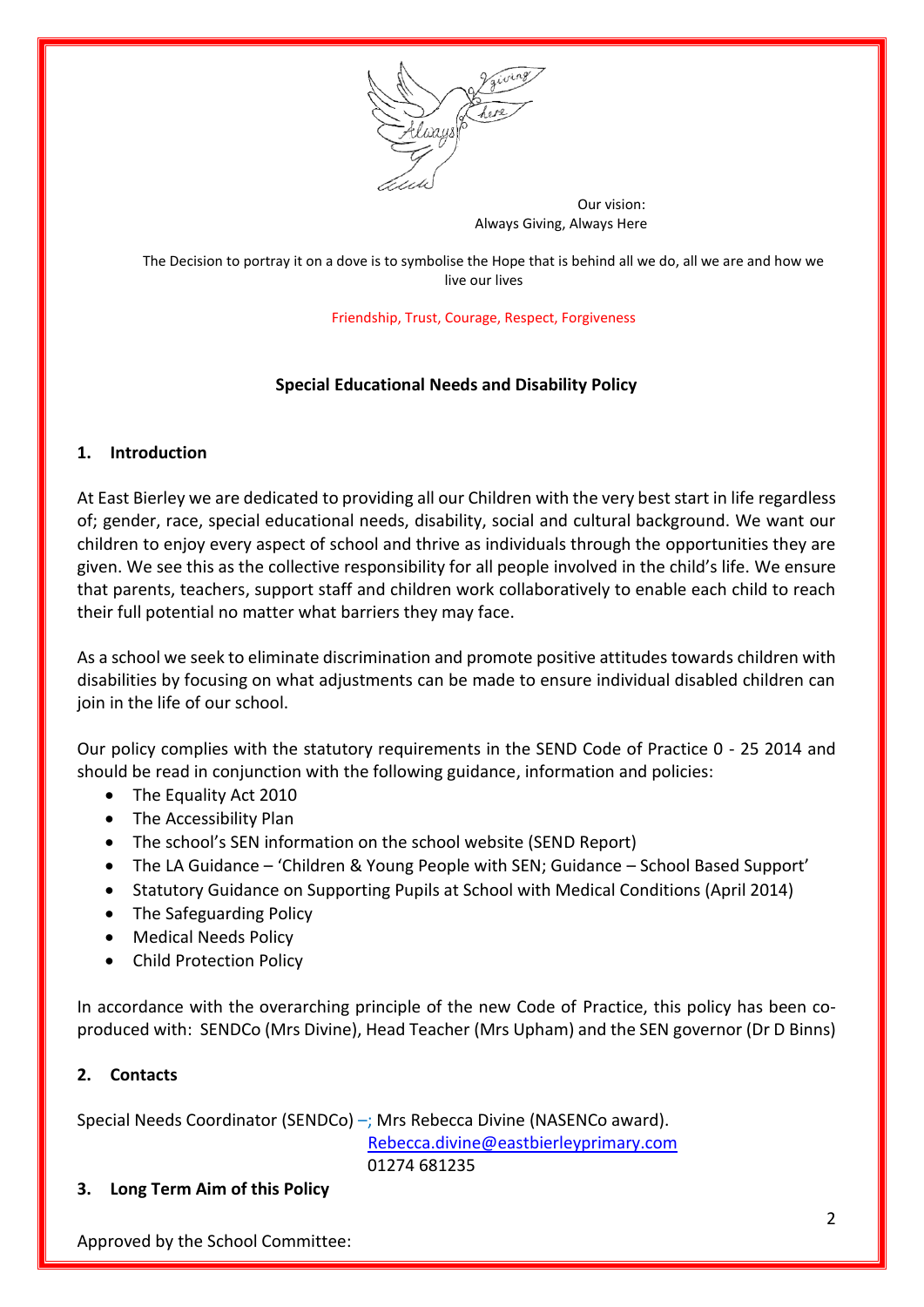#### **Objectives**

- 1. To work within the guidance laid down in the SEND Code of Practice 2014.
- 2. To identify and put in place appropriate provision for pupils who have SEND and additional needs.
- 3. To operate a whole school approach to the management and provision of support for SEND that takes into account all of a pupil's needs (Assess, plan, do, review model).
- 4. To ensure that parents/carers have a clear understanding of how the school supports children and young people with SEN, and their own involvement in this.
- 5. To provide an appropriately qualified and experienced SENDCo in post who can ensure that the SEND Policy is put into practice.
- 6. To provide support and advice for all staff working with SEND pupils.
- 7. To Provide Regular Training for staff working with SEND.

#### **4. Identification of SEND**

Children and young people are identified as having SEN if they do not make adequate progress through quality first teaching. Every teacher in our school plans and delivers a differentiated, broad, balanced curriculum.

Quality first teaching includes:

- Well-resourced and carefully planned provisions, which provide a rich learning environment.
- Clear objectives which are shared with the children.
- Activities that are carefully planned and differentiated to allow all children to participate.
- Children supported by staff and peers.
- Children encouraged to take responsibility for their own learning journey.

If after receiving this, a child is still not making the required progress then interventions will be put in place to support the child with their area/areas of need. If after monitoring interventions your child still needs further support they would then move to SEN support.

'A pupil has SEND where their learning difficulty or disability calls for special educational provision, namely provision different from or additional to that normally available to pupils of the same age.' Special Educational Needs and Disability Code of Practice: 0-25years (June 2014- updated 2015 p.83).

The teachers at East Bierley monitor the progress of the children in their class through teacher assessment. Pupil progress meetings take place with the class teachers and the leadership team to see if every child is making the correct amount of academic and 'Social and Emotional' progress. If a child isn't making the correct amount of progress they will be provided with extra support. This support is delivered in stages referred to as waves.

| Waves of Support | of<br>Description                                                        | support   How parents will know?                          |  |
|------------------|--------------------------------------------------------------------------|-----------------------------------------------------------|--|
|                  | provided                                                                 |                                                           |  |
| Wave 1           | All children receive high quality                                        |                                                           |  |
|                  | whole class teaching and work                                            |                                                           |  |
|                  | is differentiated to meet the                                            |                                                           |  |
|                  | needs of all children.                                                   |                                                           |  |
| Wave 2           |                                                                          | Some children will require   Parents would be informed if |  |
|                  | some additional support and their child is getting extra                 |                                                           |  |
|                  | this is usually in the form of $\vert$ support in the class and if there |                                                           |  |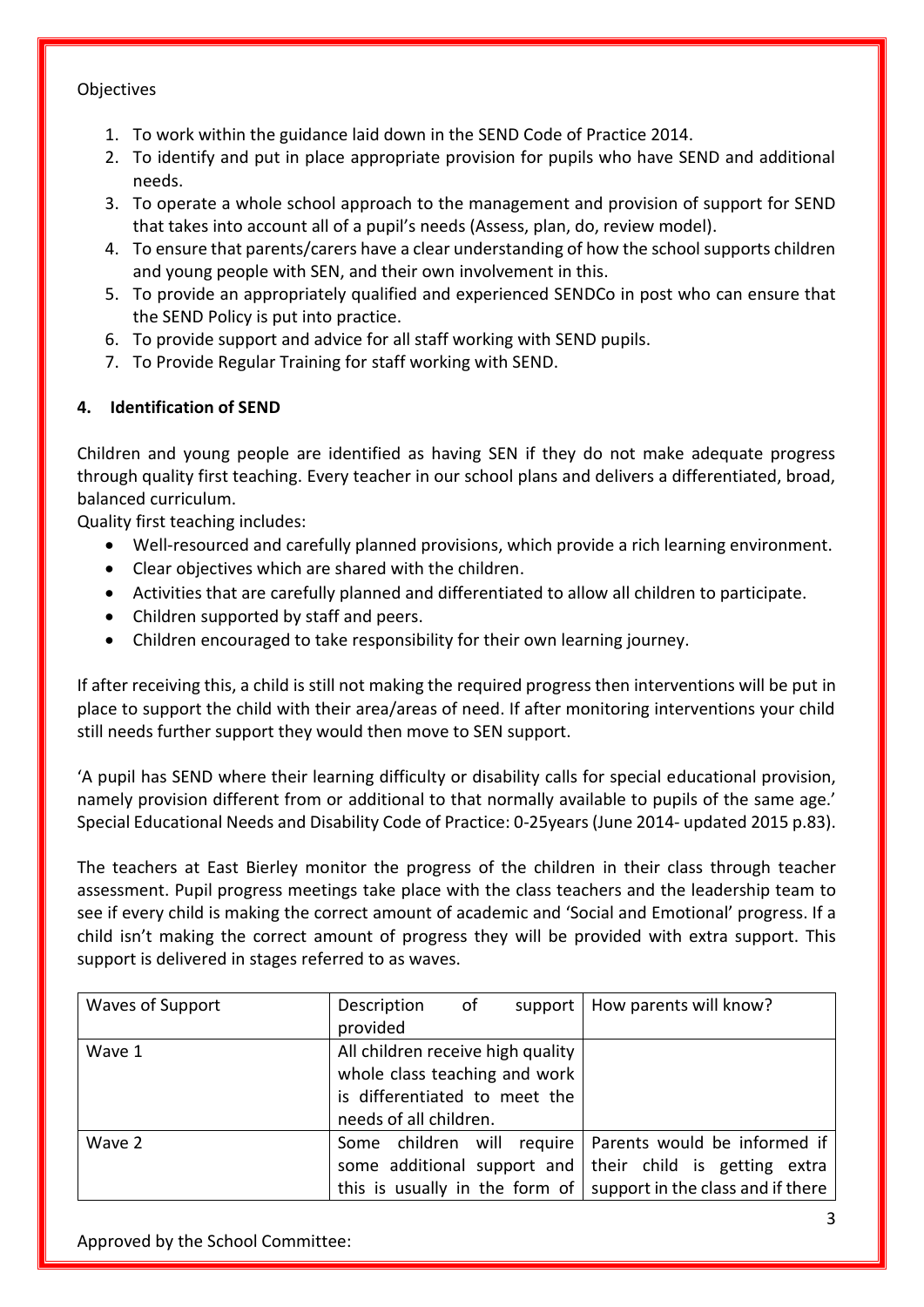|        | targeted small group work, led<br>by the class teacher or a<br>member of support staff.                                                                                                                                                                                                                                                                                                                            | are any concerns about the<br>amount of progress their child<br>is making.                                                     |
|--------|--------------------------------------------------------------------------------------------------------------------------------------------------------------------------------------------------------------------------------------------------------------------------------------------------------------------------------------------------------------------------------------------------------------------|--------------------------------------------------------------------------------------------------------------------------------|
| Wave 3 | This is targeted support to help<br>with a child's specific needs.<br>Targets are given to the child<br>and these are worked on in a<br>small group or 1:1. Targets are<br>written up on My Profile.<br>Targets are made with parents<br>and the child present. These<br>are then reviewed at least<br>if<br>every term<br>or<br>sooner<br>required.                                                               | Parents would be invited in to<br>meet with the class teacher<br>discuss<br>the<br>child's<br>and<br>individual targets.       |
|        | If the My Profile targets are not<br>helping the child to make<br>progress, then additional help<br>may be required. At this stage a<br>My Support Plan would need to<br>be completed with the child,<br>parents and school SENDCo. A<br>My Support Plan looks in more<br>detail at the child's difficulties<br>and sets more detailed targets.                                                                    | Parents would be invited to a<br>with<br>the<br>school<br>meeting<br>SENDCo.                                                   |
|        | If after at least two My Support<br>Plans the child isn't making<br>adequate progress and they<br>complex needs,<br>have<br>an<br><b>Education Health Care Plan can</b><br>be requested. All evidence is<br>gathered and provided<br>in<br>written form and sent to a<br>central body. A panel then<br>decides<br>whether<br>or<br>not<br>additional funding is required<br>to support the child in the<br>school. | Parents would<br>be involved<br>through the whole<br><b>EHCP</b><br>process. From the writing of it<br>to the reviewing of it. |

The Code specifies four broad areas of need:

- Communication and Interaction (including Autism Spectrum Disorder)
- Cognition and Learning
- Social, emotional and mental health difficulties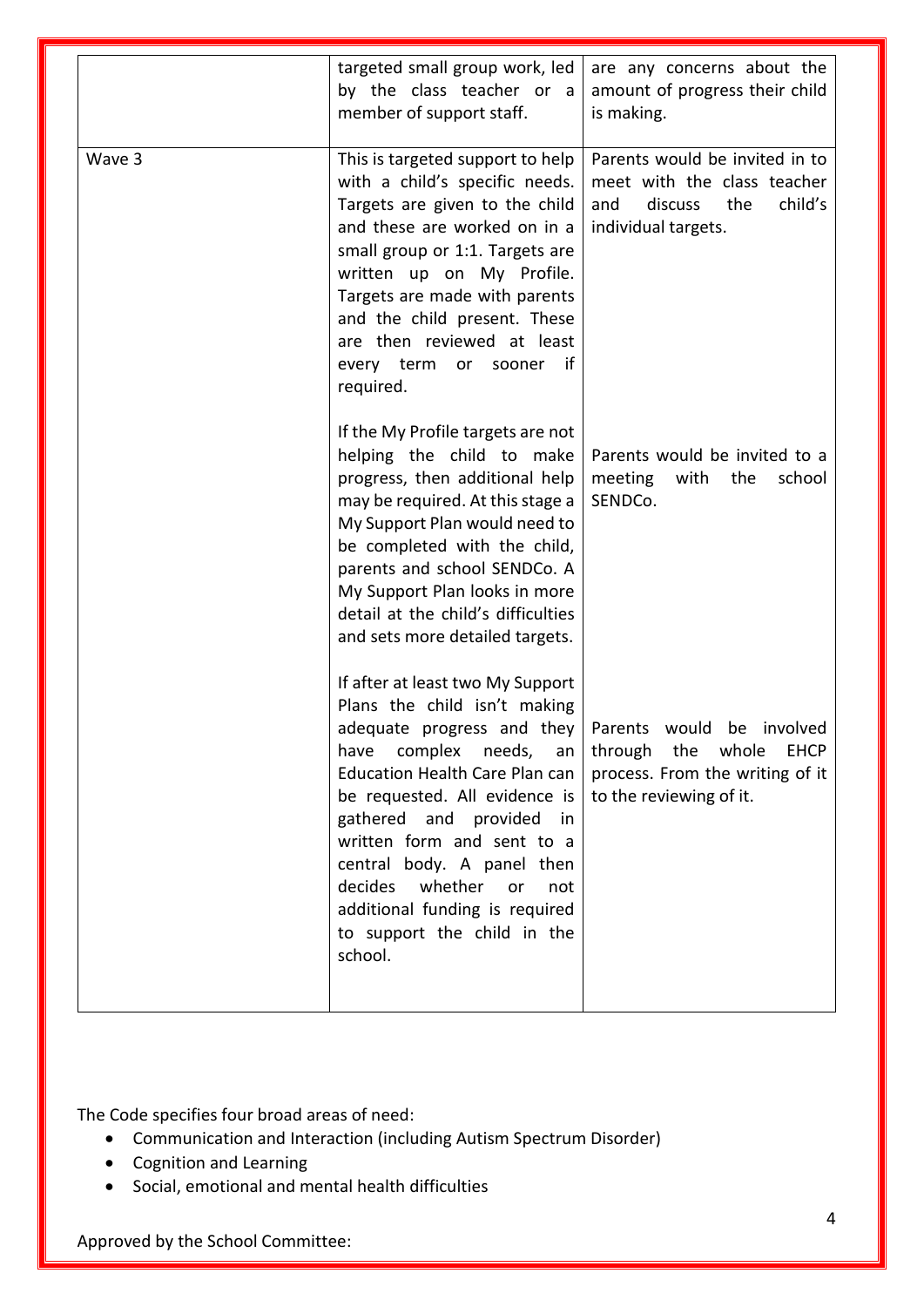Sensory and/or physical needs

Other factors may impact on progress and attainment: attendance and punctuality, English as an Additional Language, being a Looked After Child, health and welfare, being in receipt of Pupil Premium, Disability (the Equality Act and the Code of Practice state that schools and settings have a duty to make 'reasonable adjustments' – these alone do not constitute SEN).

The Code no longer allows for the identification of behaviour to describe SEN. Any concerns you may have about a child/young person with behavioural needs would form an underlying part of a wider need (above) which you have recognised and identified clearly. To see how we support children with behavioural needs see our behaviour policy.

#### **5. A Graduated, Whole School Approach to SEN Support**

Class and subject teachers are accountable for the progress and development of children and young people in their class. They oversee the work of any support staff in their lessons and collaborate with any specialist staff. Their planning takes additional adult support into account and is discussed with those staff. However, any intervention and support does not replace high quality teaching. The quality of teaching is reviewed regularly by the senior leadership team. They undertake lesson observations looking at the appropriate challenge of work, level of differentiation and support given. Children in each class are asked questions about their learning and work books scrutinised.

All staff meet with the Head teacher or Assistant Head teacher following teacher assessments to discuss all children in their class. This allows teachers to discuss progress and highlight children who need more support through interventions.

This is monitored regularly through discussions with the SENDCo, review of the interventions and analysis of the impact on the child. If a child has received numerous interventions and support the school may decide, in collaboration with the parent/carer, to place a pupil on the SEND register at **SEN Support**. Throughout this process we look at a range of evidence, the child's academic ability and the progress they are making in line with the end of year objectives. We monitor pupil's social and emotional needs through observations and discussions with pupils, parents and staff.

Every child/young person on SEN Support has a different profile of needs and we adopt a personalised approach to ensure that we meet those needs. Every child at SEN support will receives a SEN profile which highlights their needs, targets and strategies used to address these concerns. In accordance with LA Guidance (see page 14 Children & Young People with SEN; Guidance – School Based Support), if a child/young person's needs are more complex, we will use a Support Plan to record outcomes, provision, resource and strategies in place.

The decision to place a child on the SEN register is made in collaboration with the parent/carer. The progress of children on the SEND register is constantly monitored and reviewed through targets on the My Profile or Support Plan. Children, parents and teachers meet at least once per term or more regularly if needed to review and assess the impact of the support been provided.

Some children and young people on the SEN Register may have more significant SEN, and there may be a number of specialist services involved with the child and their family. As a result of the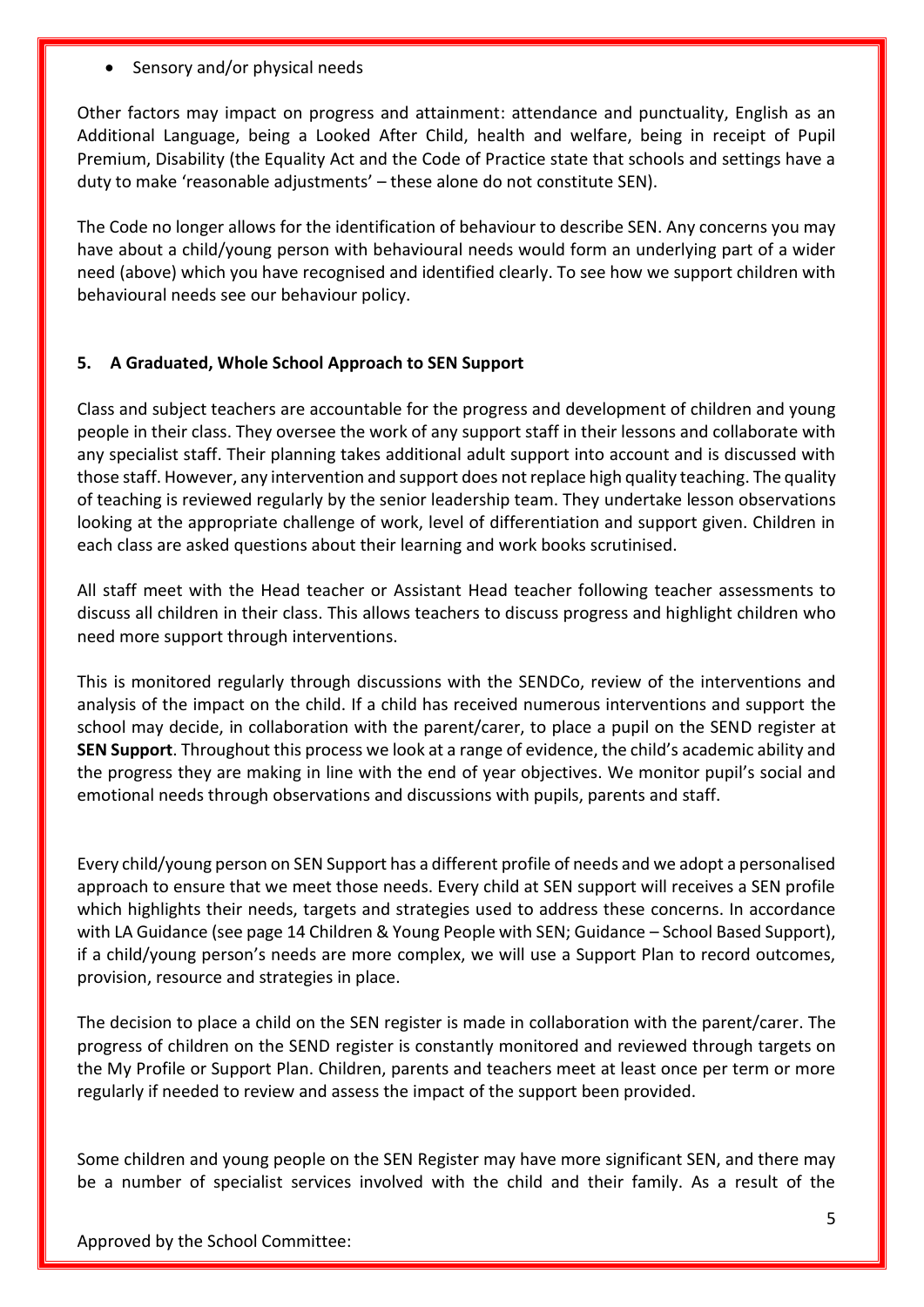monitoring cycle, it may be felt that they are not making the expected progress towards identified outcomes, despite the relevant and purposeful action taken to identify, assess and meet their needs, and if so a request can be made for an Education, Health and Care (EHC) assessment of need. This would involve the child/young person, parents/carers, and all agencies involved with the child, and may lead to the issuing of an **Education Health and Care Plan (EHCP)** which will bring together health and social care needs, as well as their special educational needs and provision. Children and young people with an EHCP continue to be the responsibility of the teacher and may access some further intervention or support within school. Their progress will be monitored by the school and also through an annual review, where the outcomes on the EHCP will be considered.

At East Bierley Primary School we have a range of documentation to monitor the progress of our children who need additional support.

| of<br><b>Stage</b><br>concern                                                                                        | Document                       | Explanation                                                                                                                                                                                                                                                   | Responsibility                                                         | Reviewed                                          |
|----------------------------------------------------------------------------------------------------------------------|--------------------------------|---------------------------------------------------------------------------------------------------------------------------------------------------------------------------------------------------------------------------------------------------------------|------------------------------------------------------------------------|---------------------------------------------------|
| Teacher<br>highlighting<br>concerns that<br>one<br>wave<br>teaching is not<br>meeting the<br>child's needs.          | Provision<br>Map               | This document shows<br>all the interventions the<br>child has been provided<br>with. This are led by the<br>teacher<br>class<br>and<br>classroom support.                                                                                                     | Class<br>Teacher.                                                      | Termly<br>or<br>when<br>intervention<br>finishes. |
| SEN support.<br>After a range<br>of<br>interventions<br>the child is still<br>making<br>not<br>required<br>progress. | Profile<br>My<br>(SEN support) | This is written<br>with<br>and<br>parents/carers<br>child. It looks at the<br>child's strengths<br>and<br>areas that need<br>to<br>develop. It has specific<br>targets and measurable<br>goals.                                                               | Class teacher<br>and SENDCo                                            | Termly<br>or<br>earlier<br>if<br>targets met.     |
| The child has<br>more complex<br>needs.                                                                              | Support<br>My<br>Plan          | This is a very detailed<br>document outlining a<br>child's more complex<br>needs. It would<br>be<br>written<br>with<br>parent/carers and child<br>views. This document is<br>needed to support an<br><b>EHCP request.</b>                                     | Class teacher<br>SENDCo<br>parents                                     | Termly                                            |
| The child has<br>more complex<br>needs.                                                                              | <b>EHCP</b>                    | This is a legal document  <br>which is issued by the<br>local authority. It would<br>mean that your child<br>has been assessed by<br>the local authority as<br>needing an<br>ongoing<br>high level of support,<br>which<br>may<br>need<br>additional funding. | Class teacher<br><b>SENDCo</b><br>Parents<br>Any agencies<br>involved. | Yearly after<br>final copy.                       |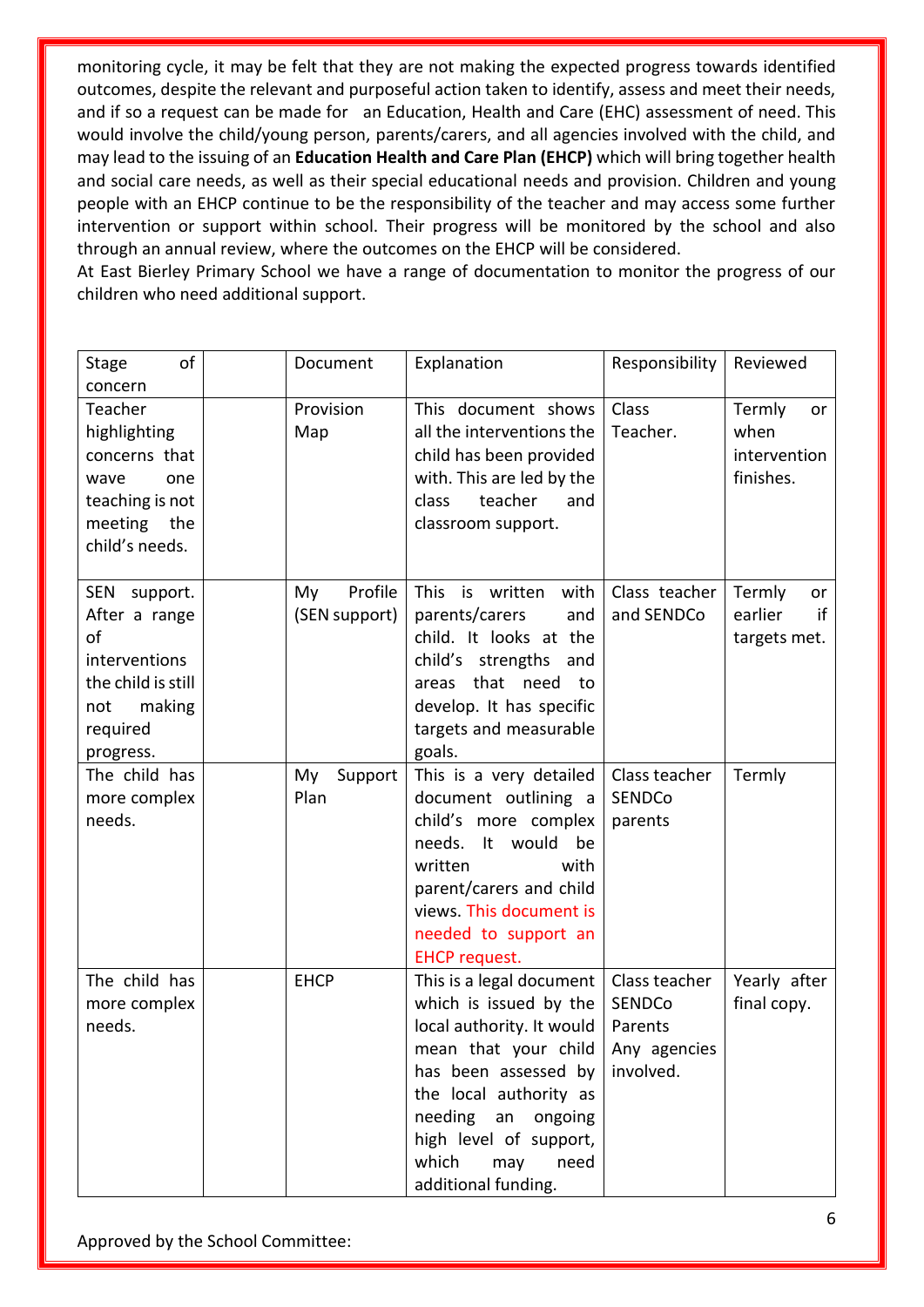If the school feels it has exhausted its own resources in terms of supporting a pupil additional help can be requested from external agencies. This process entails a referral being made to the relevant agency and then the submitted evidence being assessed by an external panel.

Following a successful referral, external support is offered to the pupil to enable them to make progress – the school works alongside the external agency to ensure the support is continues once the agency withdraws.

#### **6. Criteria for Exiting the SEND Register**

Children and young people are monitored regularly both as part of the whole school monitoring process, but also in terms of their additional support. Decisions about whether a child should remain on the SEND Register are made in partnership with the parent/carer at the end of each monitoring cycle.

#### **7. Supporting Pupils/Students and Families**

We aim to work in partnership with our parents and families and to ensure that they are fully informed about all matters relating to their child's SEND. Our SEND Report is on our website and is updated regularly, and we guide parents towards the LA Local Offer for information about wider services. In addition to information about the personalised support we offer their child, we also provide information about:

- Our admissions
- Our links with other agencies
- Our arrangements for examination and assessment access
- Our transition arrangements
- Our school policy on managing medical conditions of pupils

#### **8. Supporting Pupils at School with Medical Conditions**

At East Bierley Primary School we recognise that children and young people at school with medical conditions should be properly supported so that they have full access to education, including school trips and physical education. Some children and young people with medical conditions may be disabled and where this is the case the school will comply with its duties under the Equality Act 2010.

Some may also have SEN and may have an Education Health and Care Plan (EHCP). If so, the SEND Code of Practice (2014) is followed.

The school SENDCo or Head Teacher may arrange a meeting with the parent/carer and school nurse to decide if a health care plan is needed. This would outline details of any medications and details of when and how they should be administered.

Children's medicines are kept in school fridges if necessary. Asthma inhalers are kept in labelled boxes in each classroom. Epi pens are kept in the same place in an individual labelled box with a spare kept in the main office. We ensure that your child knows where their inhaler or epi pen is kept.

Any child needing medication will require a parental permission form to be completed. These are available from the school office. For full details of arrangements regarding the medical conditions and medications, please see the Managing Medical Conditions Policy.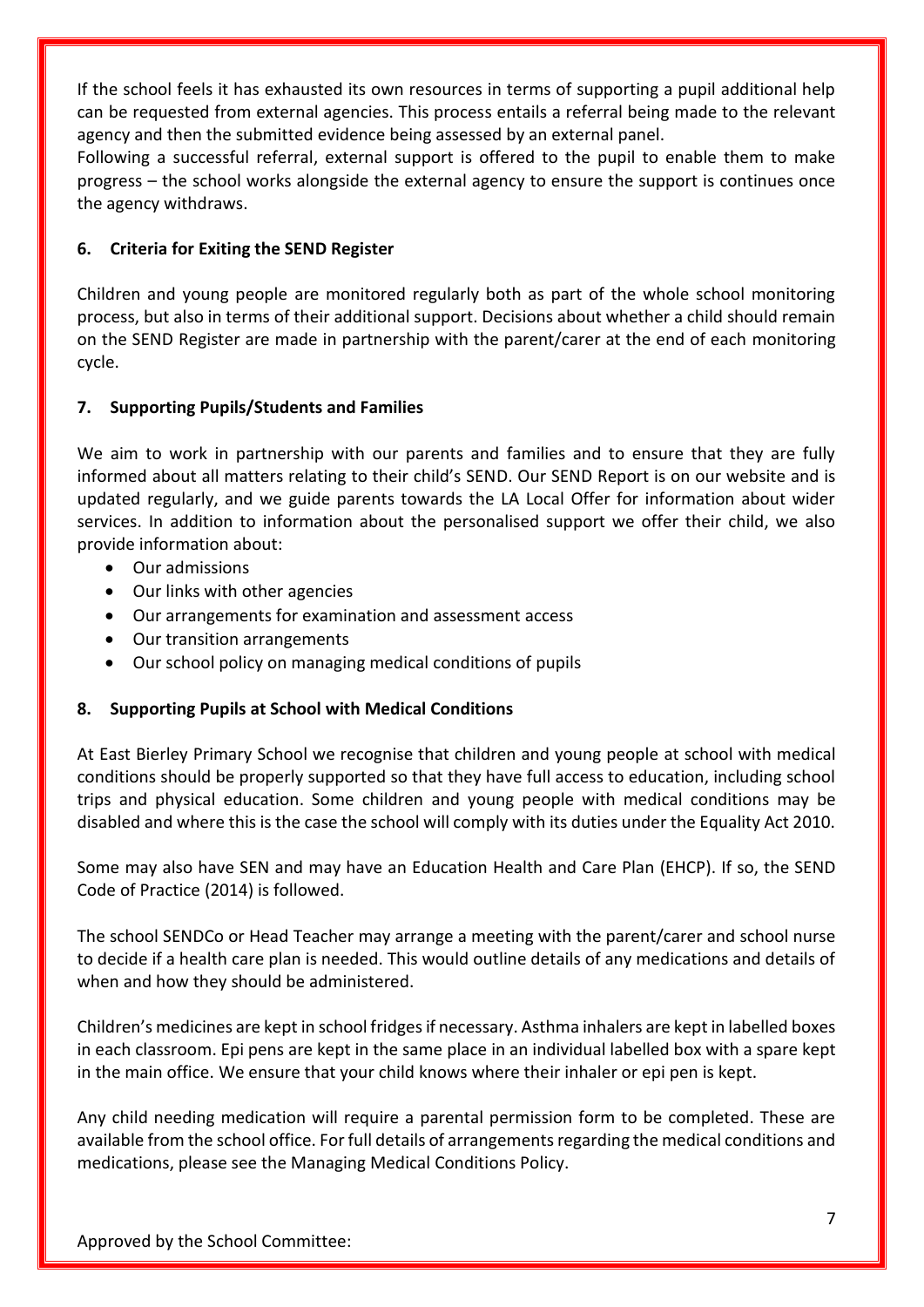#### **9. Monitoring and Evaluation of SEND**

Our monitoring and evaluation cycle is embedded into school practice and is a continual cycle of review aimed at improving the provision and outcomes for all pupils. This policy will be reviewed annually by the whole staff, governors and any amendments made to comply with the new legislation Effective implementation of the SEND policy will be evaluated by:

Reviewing school procedures for identification and assessment to ensure that children are being identified and their needs met.

Ensuring that available resources are appropriate for child's needs and adding to them as necessary. Reviewing the practical arrangements for ensuring that children are able to participate in all school activities.

Evaluating the extent that parents are satisfied with the school's ability to meet their child's needs at parent meetings.

Ensuring that school records are kept up to date for each individual child. Reviewing the progress of children by using ANP's to ensure they are reaching their potential.

Termly consultations to discuss the progress of children with SEN. Annual reviews of children with an Educational Health Care plan.

#### **10. Resources**

#### a) Funding for SEN

All schools receive an amount of money to support children and young people with special educational needs. This is provided as part of the schools' block formula allocation. It is the responsibility of each school to ensure that they have a 'notional budget' which caters sufficiently for the special educational needs of the children and young people within their school. The Education Funding Agency describes the funding available within schools for SEN pupils as being made up from 3 elements:

| Element 1<br><b>Educational</b><br>Core<br><b>Funding</b> | Mainstream per pupil funding (AWPU)                                                                                                            |
|-----------------------------------------------------------|------------------------------------------------------------------------------------------------------------------------------------------------|
| Element 2<br><b>Schools Block Funding</b>                 | Contribution of up to £6k for additional<br>support required by children and young<br>people with high needs, from the notional<br>SEN budget. |
| Element 3<br><b>High Needs Top Up</b>                     | Top Up funding from the LA to meet the<br>needs of individual children and young<br>people with EHC plans.                                     |

The amount of money in the schools' block funding identified for Element 2 is based on a formula which is agreed between the schools and the Local Authority. Schools receive an annual school block allocation made up of a number of elements in order to enable them to support special educational needs within the school and specifically to fund the first £6,000 of a pupil's SEN support.

Additional resources for individual EHC plans - Element 3 are allocated by **top-up funding** from the High Needs block budget. The level of top up funding for each pupil is allocated at four levels i.e. A, B, C or D depending on the type and level of need of each pupil. High Needs pupils with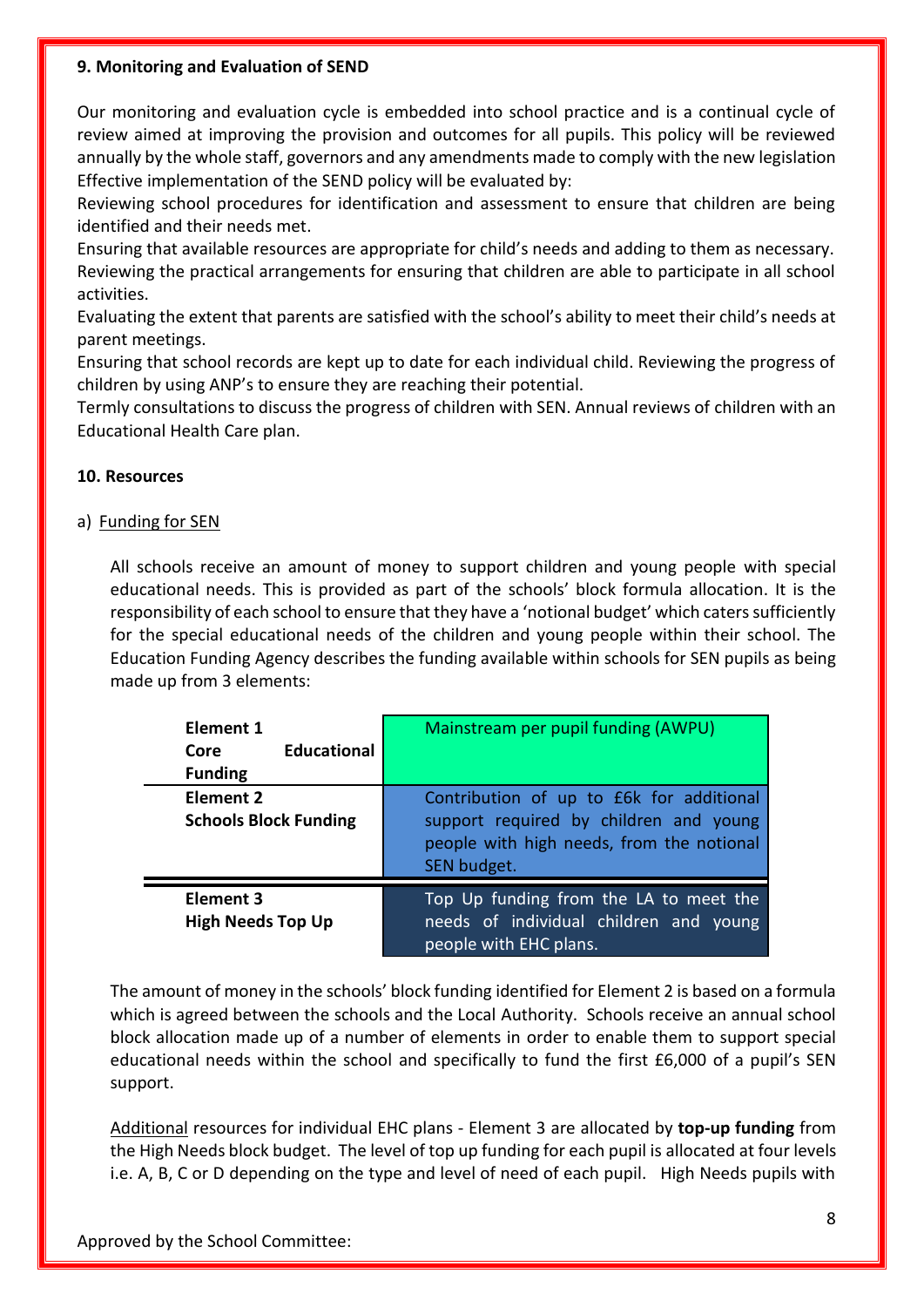EHC plans are therefore supported by a combination of school block funding (Element 2) and high needs top-up funding (Element 3).

#### Workforce Development

An induction process is in place for all teachers this includes a meeting with the SENDco to explain the systems and structures in place to support the needs of individual children and young people.

The training needs of all staff are identified, a programme of professional development is in place, and all staff are encouraged to access this.

The school's SENDco regularly attends the LA's SENDco network meetings in order to keep up to date with local and national issues in SEND. The SENDco also attends the local Additional Needs Partnership to keep up to date with local issues. This also allows all SENDcos in the pyramid to share good practice and discuss new interventions.

#### **11. Roles and Responsibilities**

- The SEND Governor is Dr D Binns. They meet with the SENDCo at least once termly and monitor the progress of pupils/students with SEN
- The school employs the equivalent of eight full-time support staff and one nurture worker. They carry out a range of roles across the school including providing 1-1 support, small group support, general class support and pastoral roles and are line managed by the Head Teacher. They work closely with the class/subject teachers who oversee their work and plan with them.
- The Designated Teacher for Safeguarding is Mrs L Upham, The Deputy Designated Teachers are Mrs R Divine and Mrs C Sneddon.
- The member of staff responsible for Looked After Children is Mrs R Divine
- The Designated mental health lead is Mrs L Upham.
- The staff responsible for managing the school's responsibility for meeting the medical needs of pupils/students are Mrs Ellis, Mrs Russell, Mrs Metcalf and all staff designated as first aiders.

Meeting children's special educational needs is the shared responsibility of the LEA, governors, SLT, parents, teachers and support staff.

It is the statutory duty of the governing body to make provision for all children with SEND. This includes the majority of those who do not require EHC plans as well as the minority with EHC plans.

#### **Governors must:-**

Ensure a member of staff is designated SENDCo.

Ensure the necessary provision is made for pupils with SEND.

Consult with the LEA and other bodies to co-ordinate SEND provision. Publish an SEND policy.

Publish information in the Annual Report to Parents on: The success of the SEND policy.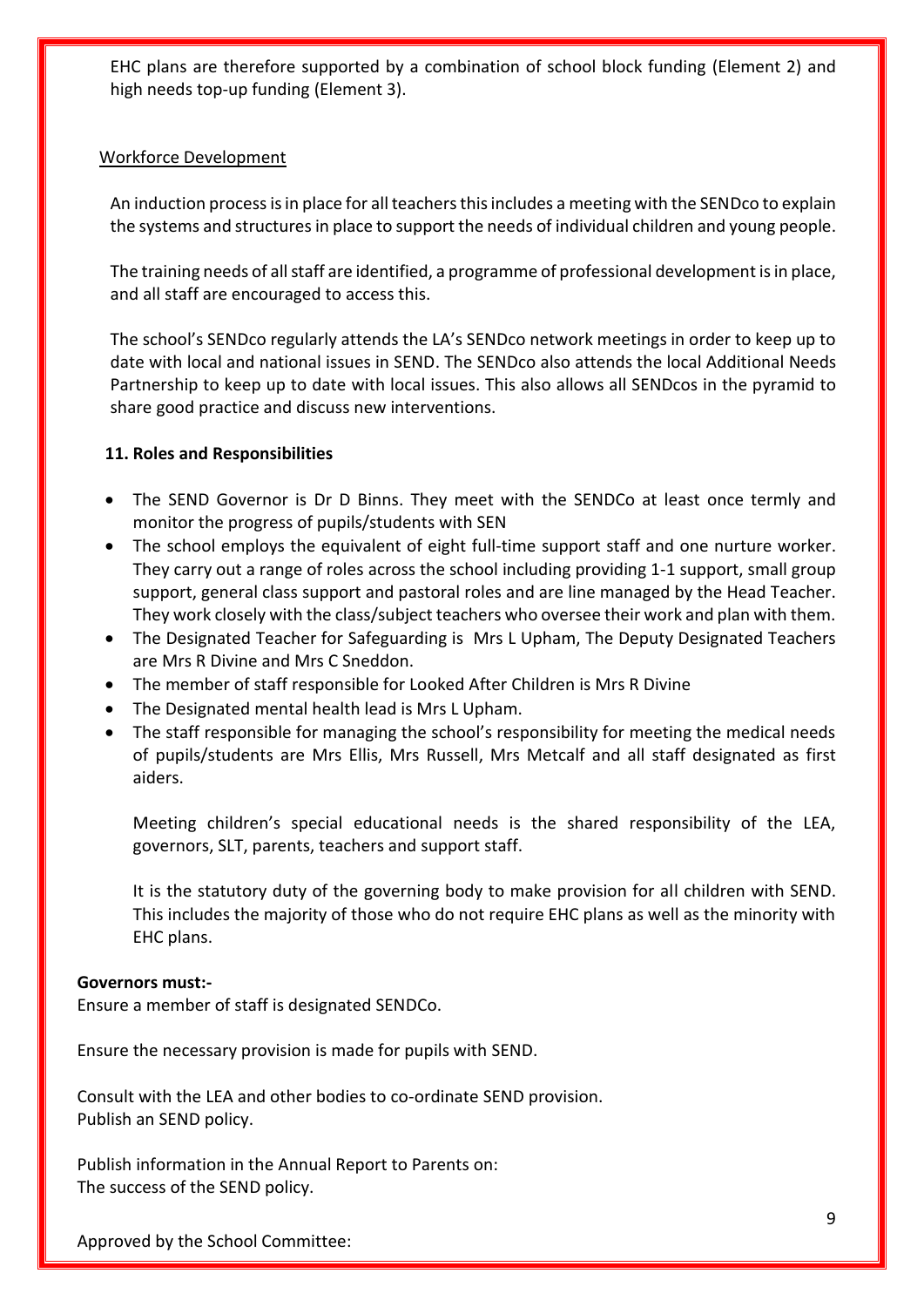- Any significant changes.
- Any consultations with other schools, the LEA etc.
- The allocation of resources.

Ensure that pupils with SEND have full access in all areas of school life. Ensure the SEND policy is included on the school website. Consult with the LEA about appropriate staff training in SEND.

Have regard to the Children and families act 2014 and the SEND code of practice 0-25.

The SEND Governor is Dr D Binns who meets with the SENDco termly, she is well informed and can monitor the progress of children with SEND.

#### **The Head Teacher**

Has a legal responsibility to make sure parents are informed if a child is identified as having learning difficulties.

Will keep governors informed about SEND in school via reports to the Governing body.

Has the management role to determine how resources are allocated to and amongst children with SEND.

The Head teacher is Mrs Lysa Upham who meets with the SENDco termly to discuss SEND within school.

Liaising with parents / carers of children with SEND. Identifying and contributing to the in-service training of staff.

Liaising with external agencies, including the Educational Psychological Service and other support agencies, medical and social services and voluntary bodies.

The SENDCo identified in school will actively encourage a positive working partnership between the parent / teacher / psychologist / other agencies, working to meet the special educational needs of each pupil.

The SENDCo is Mrs R Divine

#### **The Class Teacher**

The Class Teacher will:-

Plan a broad and balanced curriculum. Assess and plan differentiated activities.

Identify a child's SEN using the agreed criteria.

Assess each individual child's SEN at the earliest opportunity. Employ learning strategies and programmes which will cater for SEN.

Plan and write Pupil My Profiles, with the help of the SENDCo where appropriate, to enable each child to have access to the National Curriculum.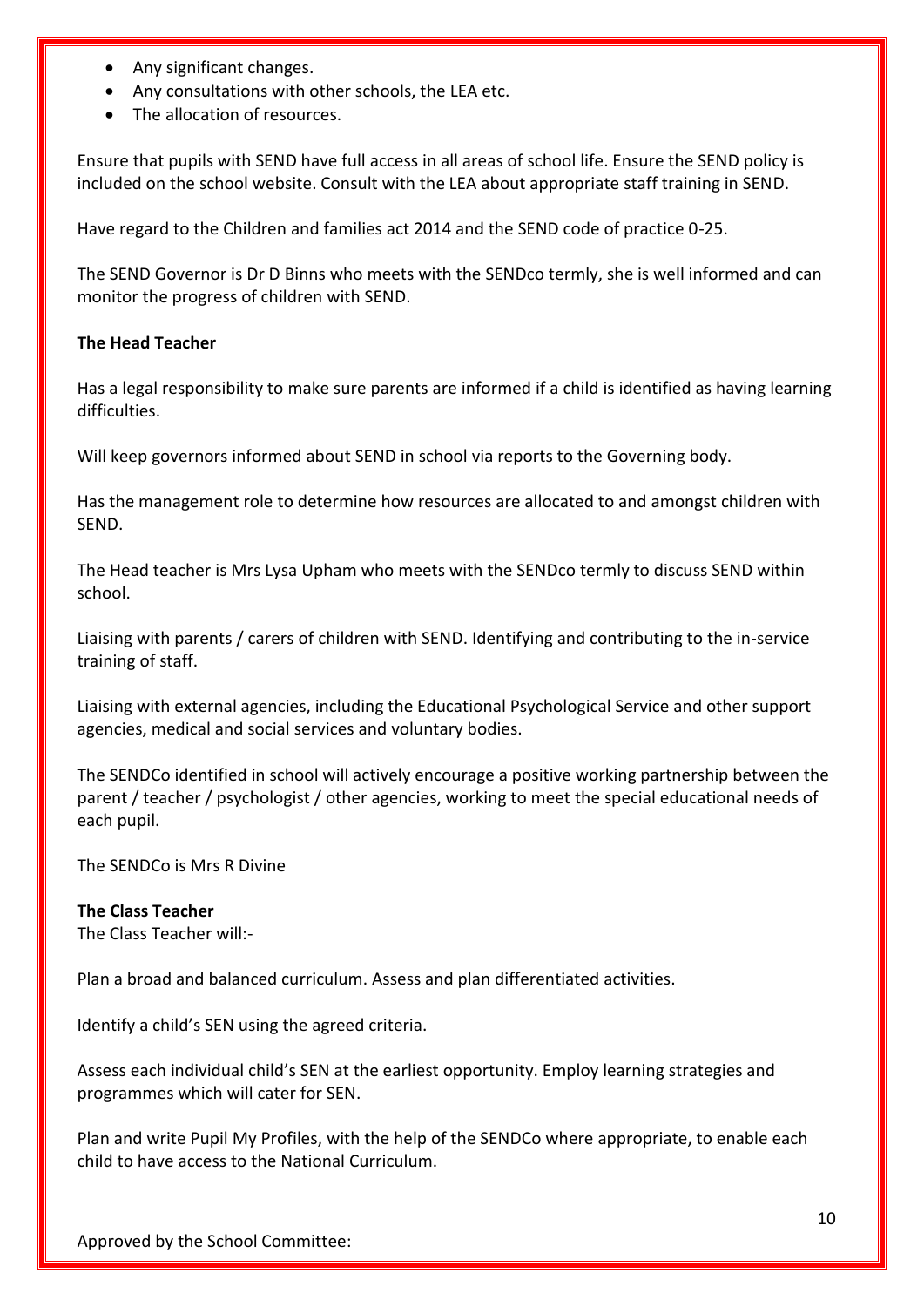Produce modified teaching resources, or employ other methods of differentiation, to enable a child with SEN to experience success.

Assess and review progress through looking specifically at appropriate records. For example reading and spelling ages and any other specific tests required to assess progress to help monitor the effectiveness of interventions the teacher provides.

Liaise with parents at regular intervals.

Inform and explain the procedure to parents, value their contribution to reviews and Pupil Profiles and ensure they receive a copy of these.

Inform the Head teacher and the SENDCo of any child with SEN.

Liaise with Support Assistants/Nurture Workers who are working with children with SEND. Participate in regular SEND meetings and training.

#### **Educational Teaching Assistants/Nurture Worker**

Educational teaching assistants/nurture worker will:- Work alongside Class Teachers implementing programmes with individual children under the direction of the teacher.

Prepare appropriate materials and resources.

Feedback information to staff and keep records as directed by the teacher.

Contribute their knowledge of the child and progress to enable future provision to be made.

Undertake any necessary training.

Liaise with parents under the direction of the class teacher.

#### **The Special Educational Needs Co-ordinator – SENDCo**

The SENCO is responsible for:-

Keeping the SEND policy up to date with current legislation.

Updating the SEND report.

Maintaining the school's SEND register.

The day to day operation of the policy.

Supporting the identification of children with SEND.

Liaising with and advising fellow teachers.

Providing training for Teachers and Educational Teaching Assistants.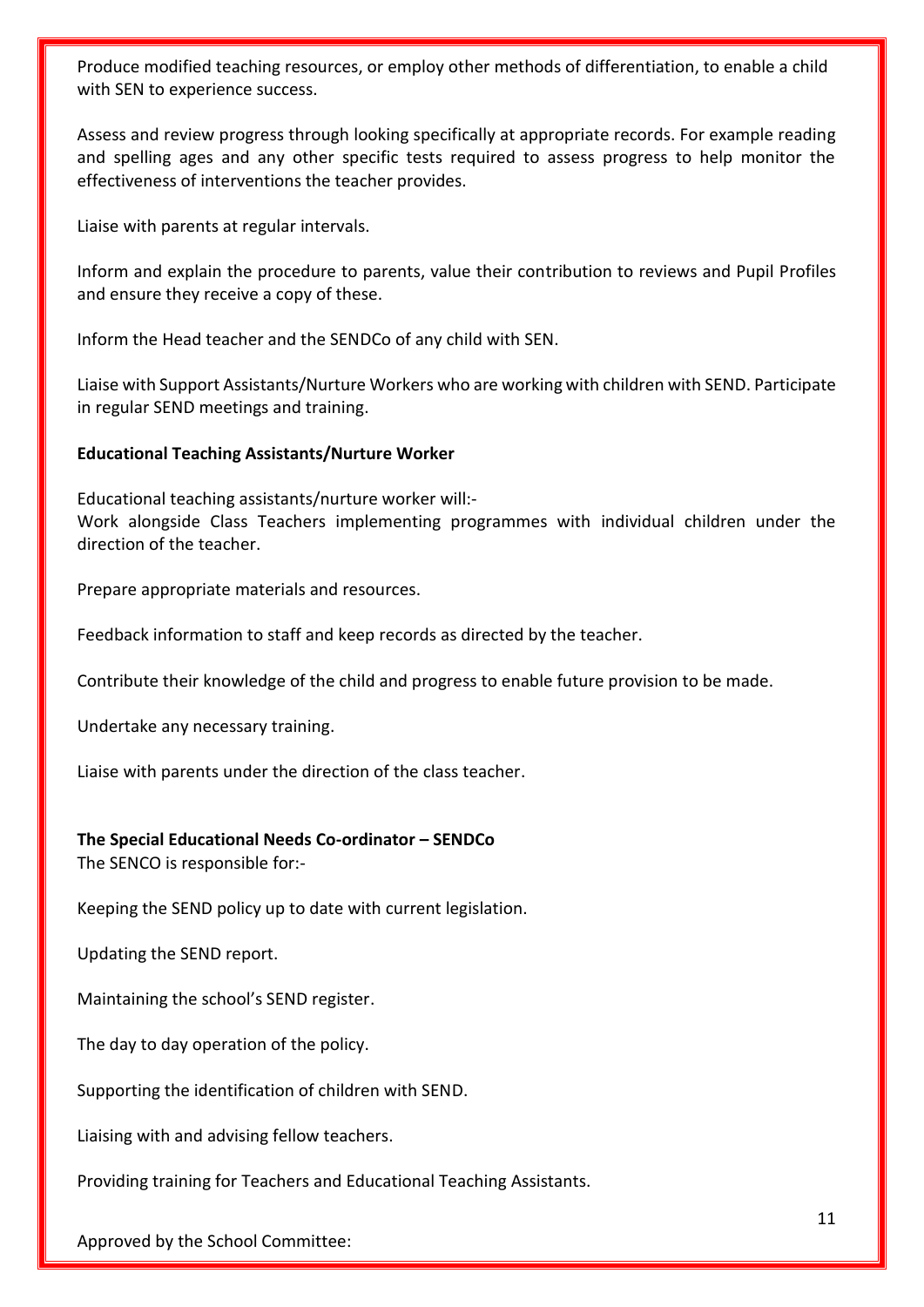Undertaking relevant training.

Liaising with external agencies and completing relevant paperwork/referrals.

Attending all relevant meetings.

Completing statutory EHCP paperwork and annual reviews within the set time frames.

Co-ordinating/ monitoring the provisions for children with SEND.

Meeting/corresponding with parents.

Lesson observations and work scrutiny.

Where appropriate working 1:1 with children to get their views.

Monitoring Interventions to make sure that children are getting the correct interventions to meet their individual needs.

Buying appropriate resources to meet needs.

Arranging successful transition for pupils with SEND from nurseries and to high school.

Maintain and keep records and pass relevant documentation on to new settings.

#### **Parents**

The school aims to promote positive, collaborative partnerships with parents. We recognise the value of the active participation of parents in the education of their children and encourage this wherever possible.

Partnership with parents is encouraged by:-

Acting upon parental concerns.

Providing advice and making relevant referrals

Formal and informal discussion/meetings between parents and staff.

Providing activities for parents to work with their children at home when appropriate. Involving parents as soon as concerns are noted and encouraging their participation in all subsequent meetings and reviews.

12. Storing and Managing Information

All documents relating to children and young people on the SEND Register are stored in a locked cupboard. All documents are stored in the

are passed onto their new school and a signed slip to say the new school has received the documents is then kept at our school.